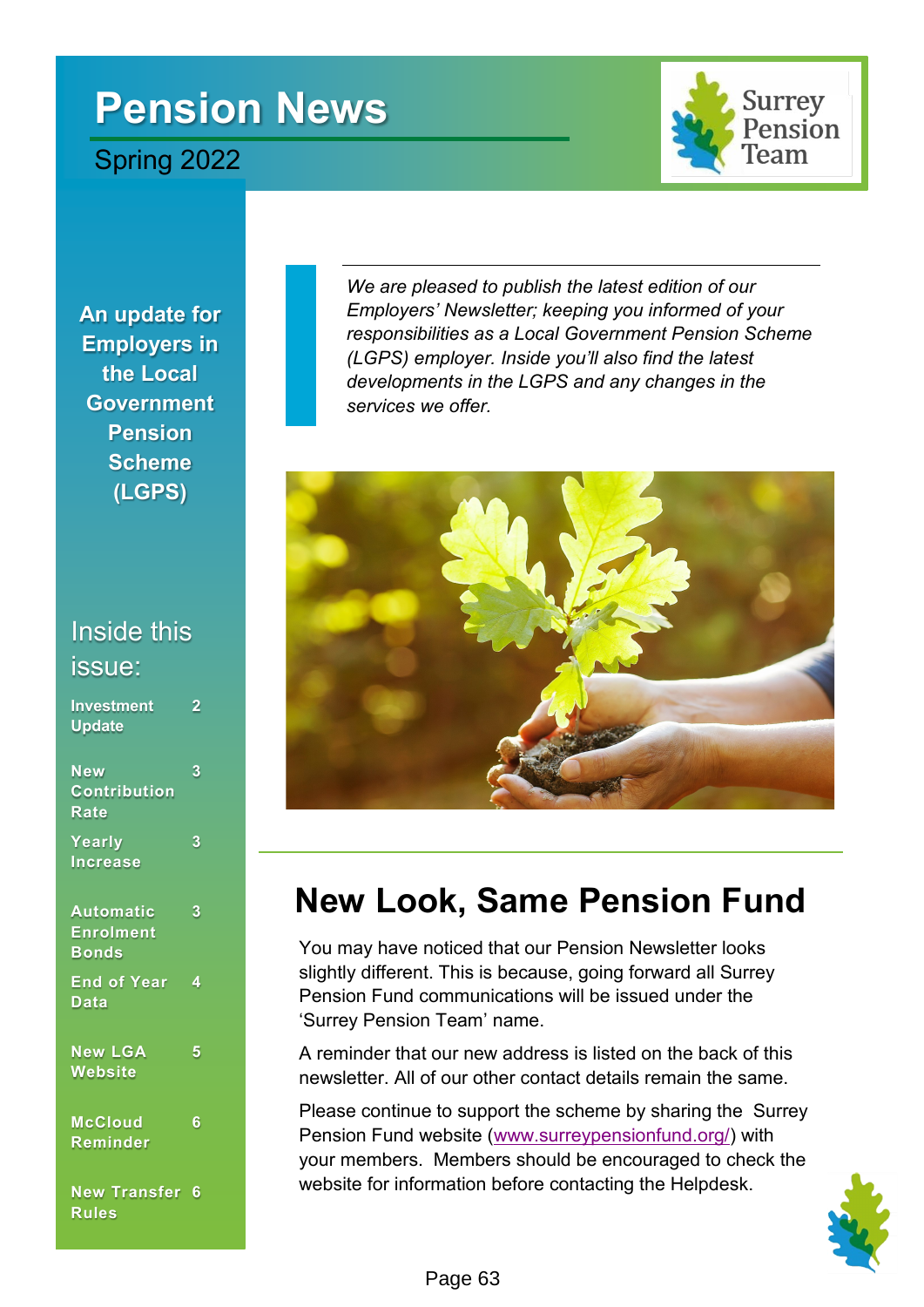### The Surrey Pension Fund is saddened by and strongly condemns the invasion of Ukraine by Russia

Given the current circumstances we have immediately suspended making any further investments in Russia and Belarus and continue to review our existing investments with a view to exiting in due course as and when markets permit, as long as the current circumstances prevail.

This is above and beyond the UK sanctions currently in place.

**[Read our full statement on the situation here.](https://employers.surreypensionfund.org.uk/news)**



### Investment Update

### How the Surrey Pension Fund is invested & more

Surrey Pension Fund provide pensions for over 110,000 members from over 300 employers. The value of the Fund is currently more than £5bn.

#### **What does Surrey Pension Fund invest in?**

The Fund is invested in a diverse portfolio. Over half of the investments are in equities (stocks and shares of listed companies), while other asset classes include bonds. property and private market allocations to equity, infrastructure and debt.

Recent investments have included the LGIM Future World Global Fund, which tilts investment towards companies that score well on an Environment, Social & Governance (ESG) perspective, and a commitment to a Climate Opportunities Private Markets Fund, which will invest based on supporting the energy transition and move to a low carbon economy.

These investments demonstrate the commitment of the Fund to invest in a responsible way and to further align to the UN Sustainable Development Goals.

#### **Why does the Fund favour engagement over divestment?**

The Fund adopts a strategy of engagement with consequences to influence the behaviour of companies it invests in and enhance value, rather than adopting a strategy of divestment.

Engagement allows the Fund to use its influence as an active investor, with other like-minded investors, to improve ESG practices in investee companies - influence that would be lost through a divestment approach.

An up-dated, ambitious, Responsible Investment Policy will be released by the Committee this year.

Visit **[www.surreypensionfund.org/investment/](http://www.surreypensionfund.org/investment/)** for more details about how the pension funds are invested.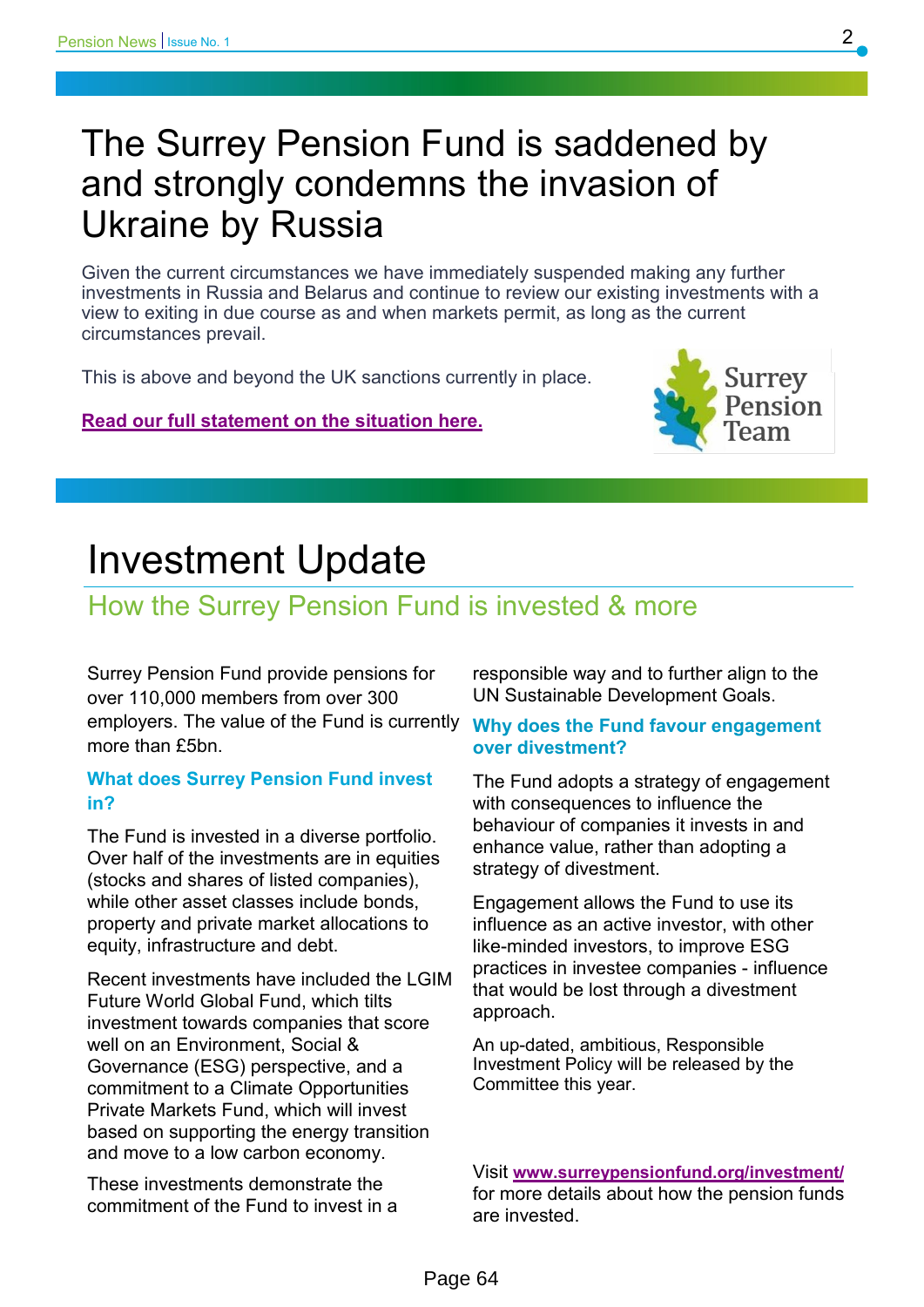# **New Contribution** Rate

For the 22/23 financial year

| <b>Band</b>    | <b>Actual pensionable</b><br>pay for an employment | <b>Main section</b><br>contribution rate<br>for that<br>employment | 50/50 section<br>contribution rate<br>for that<br>employment |
|----------------|----------------------------------------------------|--------------------------------------------------------------------|--------------------------------------------------------------|
| 1              | Up to £15,000                                      | 5.50%                                                              | 2.75%                                                        |
| 2              | £15,001 to £23,600                                 | 5.80%                                                              | 2.90%                                                        |
| 3              | £23,601 to £38,300                                 | 6.50%                                                              | 3.25%                                                        |
| 4              | £38,301 to £48,500                                 | 6.80%                                                              | 3.40%                                                        |
| 5              | £48,501 to £67,900                                 | 8.50%                                                              | 4.25%                                                        |
| 6              | £67,901 to £96, 200                                | 9.90%                                                              | 4.95%                                                        |
| $\overline{7}$ | £96, 201 to £113,400                               | 10.50%                                                             | 5.25%                                                        |
| 8              | £113,401 to £170,100                               | 11.40%                                                             | 5.70%                                                        |
| 9              | £170,101 or more                                   | 12.50%                                                             | 6.25%                                                        |

The contribution rate that a member pays depends upon their annual pensionable salary. Every year, the contribution bands are increased by Consumer Price Index. This year, the increase is 3.1%. The above table shows the contribution bands for the 2022/23 financial year.

## LTA Freeze

Last year the Chancellor announced a 5 year freeze on increases to Lifetime Allowance (LTA).

The current limit is £1,073,100.00 and will remain at this level until April 2026.

If a member has any questions about LTA, please refer them to the LGPS member site at: **[www.lgpsmember.org/ats/about](https://lgpsmember.org/ats/about-tax.php)-tax.php**

### Yearly Increase

On the 1 April each year, the CARE portion of an Active member's pension (pension built up since 1 April 2014) is revalued with a cost of living adjustment.

This year, CARE pension will increase by 3.1% on the 1 April 2022.

The increase for member's who have left the LGPS will also be 3.1%, which is effective from 11 April 2021.

### Automatic Enrolment Bands

These are contained in **[The Automatic Enrolment \(Earnings Trigger and Qualifying](https://www.gov.uk/government/publications/automatic-enrolment-review-of-the-earnings-trigger-and-qualifying-earnings-band-for-202223)  [Earnings Band Order 2021 \[SI2021/314\]](https://www.gov.uk/government/publications/automatic-enrolment-review-of-the-earnings-trigger-and-qualifying-earnings-band-for-202223)** and are shown in the tables **[here.](https://lgpsregs.org/bulletinsetc/bulletins.php)** 

The earnings trigger of £10,000 is unchanged since the 2015/16 year.

Please refer to the **[LGA Bulletin 221](https://lgpsregs.org/bulletinsetc/bulletins.php)** for further details of these and other new rates for 2022/23.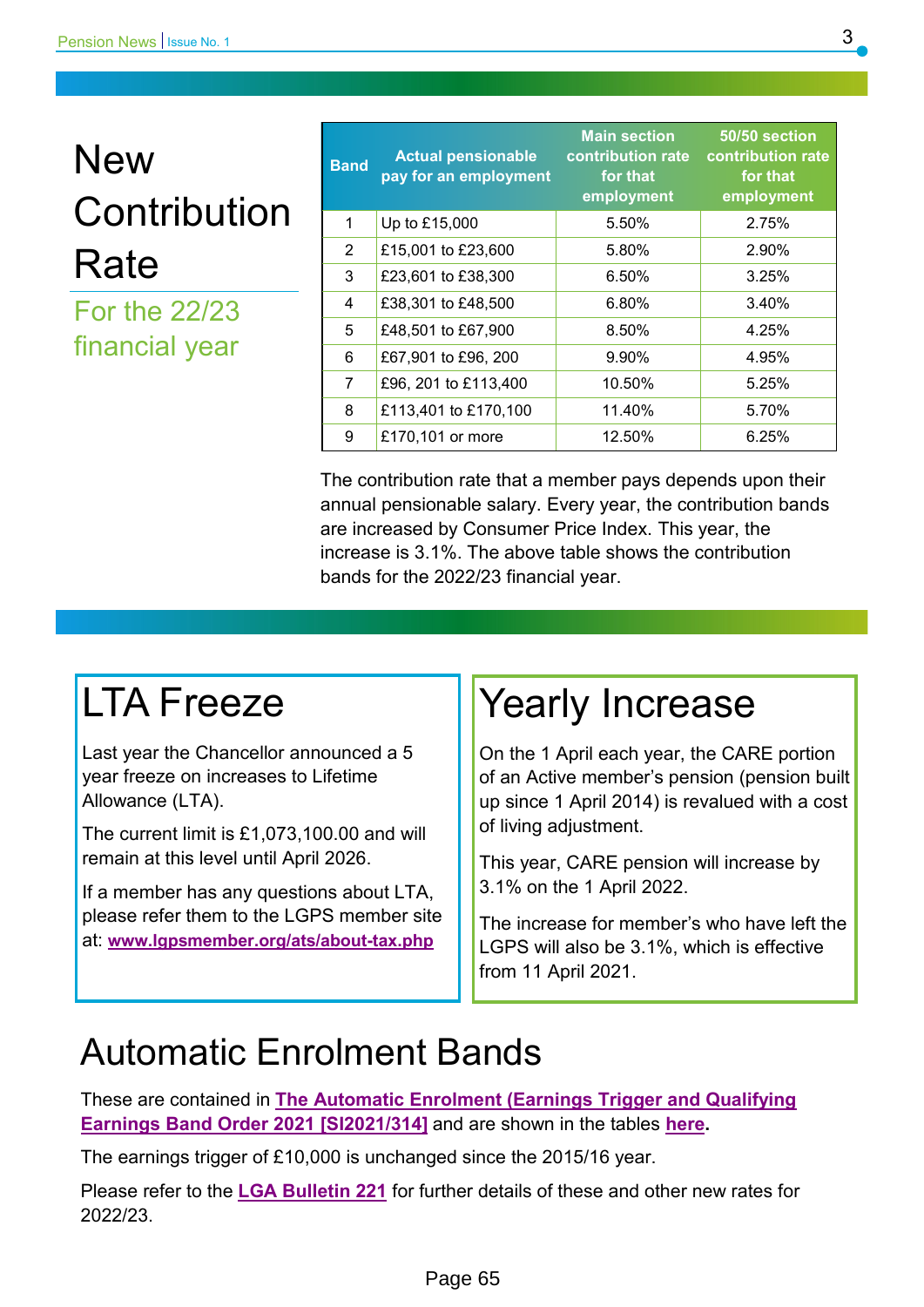## End of Year Data



To be submitted by 30 April

The Annual Return spreadsheet has been sent to all employers, and third party payroll providers, requesting member data up to the **31 March 2022.**

The spreadsheet is also available to download from the **[Surrey Pension Fund](https://employers.surreypensionfund.org.uk/forms-and-publications)  [Employer website.](https://employers.surreypensionfund.org.uk/forms-and-publications)**

Where applicable, please make sure your payroll provider has received the spreadsheet and understands their obligation to provide the members data on your behalf.

#### **The Annual Return spreadsheet must be submitted by 30 April 2022.**

It is especially important that we receive your return on time this year, as 2022 is a valuation year, which means the information you supply is crucial in calculating your future employer contribution rate over the next 3 years, by the scheme actuary.

The data gathered allows us to check and update our pension scheme records in respect of both current LGPS members and former members who left the scheme during the financial year.

Your Annual Return information is used to issue an accurate annual benefit statement to your scheme members.

This allows your members to understand what their pension is currently worth and what they are likely to received when they retire.

**If you have any questions on how to fill out the spreadsheet, please view our step-by-step video guide here:** 

**[www.youtube.com/watch?v=xT](https://www.youtube.com/watch?v=xT-lSJdVs9I)-lSJdVs9I**

### New Datafile Reminder

### Available on the Surrey Pension Fund Website for Employers

A reminder that we are updating the Retirement Datafile. This datafile will eventually replace the existing LG4 Form.

#### **We are currently accepting both the Retirement Datafile and the LG4 form, and will continue to do so until 30 June.**

**From 1 July,** we will only accept the new Retirement Datafile which is available to download from the Employer website.

A reminder will be emailed out at this time.

We no longer accept the following forms:

- New Joiner Option form
- LG5 form

**Many of our forms have recently been updated for the new 22/23 tax year, so please make sure you are using the latest version of our forms.**

You can always find the latest forms, guides and news on our Employer website: **[www.employers.surreypensionfund.org.uk/](https://employers.surreypensionfund.org.uk/forms-and-publications) forms-and-[publications](https://employers.surreypensionfund.org.uk/forms-and-publications)**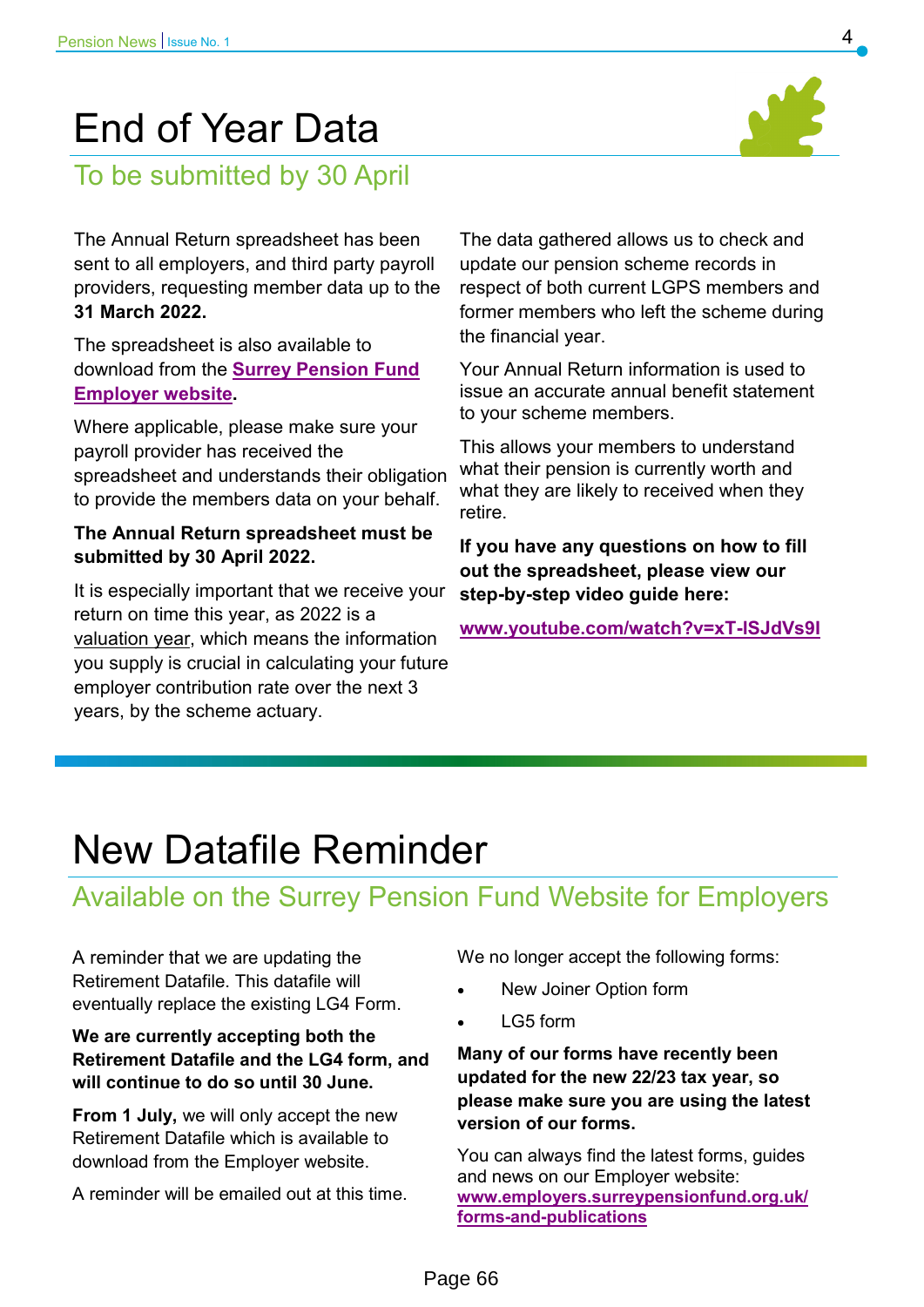## New LGA **Website**

www.lgpsmember.org

The Local Government Pension Scheme (LGPS) member website has recently been updated to improve the member experience.

This website is maintained by the Local Government Association and is designed for members of the LGPS and their dependants.

More information on the reasons behind the rebrand can be found at: **[www.lgpsmember.org/2022/0](https://www.lgpsmember.org/2022/03/07/welcome-to-our-website/) [3/07/welcome](https://www.lgpsmember.org/2022/03/07/welcome-to-our-website/)-to-our[website/](https://www.lgpsmember.org/2022/03/07/welcome-to-our-website/)**

**Pages that your members may find useful:**

- **[Pensions Glossary](https://www.lgpsmember.org/help-and-support/glossary/)**
- **'[Pensions made simple](https://www.lgpsmember.org/help-and-support/videos/)' [videos](https://www.lgpsmember.org/help-and-support/videos/)**
- **[Key features of the](https://www.lgpsmember.org/your-pension/the-essentials/key-features/)  [LGPS](https://www.lgpsmember.org/your-pension/the-essentials/key-features/)**
- **[Information on](https://www.lgpsmember.org/your-pension/paying-in/paying-more/)  [Increasing your](https://www.lgpsmember.org/your-pension/paying-in/paying-more/)  [Pension](https://www.lgpsmember.org/your-pension/paying-in/paying-more/)**
- **[Additional Pension](https://www.lgpsmember.org/help-and-support/tools-and-calculators/buy-extra-pension-calculator/)  [Contribution \(APC\)](https://www.lgpsmember.org/help-and-support/tools-and-calculators/buy-extra-pension-calculator/)  [Calculator](https://www.lgpsmember.org/help-and-support/tools-and-calculators/buy-extra-pension-calculator/)**

## Keep Us Updated

We would like to remind all employers of how vital it is to update us if your contact details have changed or if you switch your payroll provider.

If you have decided to move to a different provider, or to bring the payroll back in house, please let us know as a matter of urgency to make sure the details we hold on our contacts list remains correct.

You can contact us at: **[pensions.communications@surreycc.gov](mailto:pensions.communications@surreycc.gov.uk) [.uk](mailto:pensions.communications@surreycc.gov.uk)**

Or using the details listed on the next page.

# New Starter & Non-Retirement Leaver Information

Don't forget that all new starter and non-retirement leaver information has to be submitted by the  $15<sup>th</sup>$  of the following month (with the exception of employers who use Surrey payroll).

Both the new Starter & Scheme Leaver Datafiles can be found on the Employer website at: **[www.employers.surreypensionfund.org.uk/](https://employers.surreypensionfund.org.uk/forms-and-publications)**

**forms-and-[publications](https://employers.surreypensionfund.org.uk/forms-and-publications)**